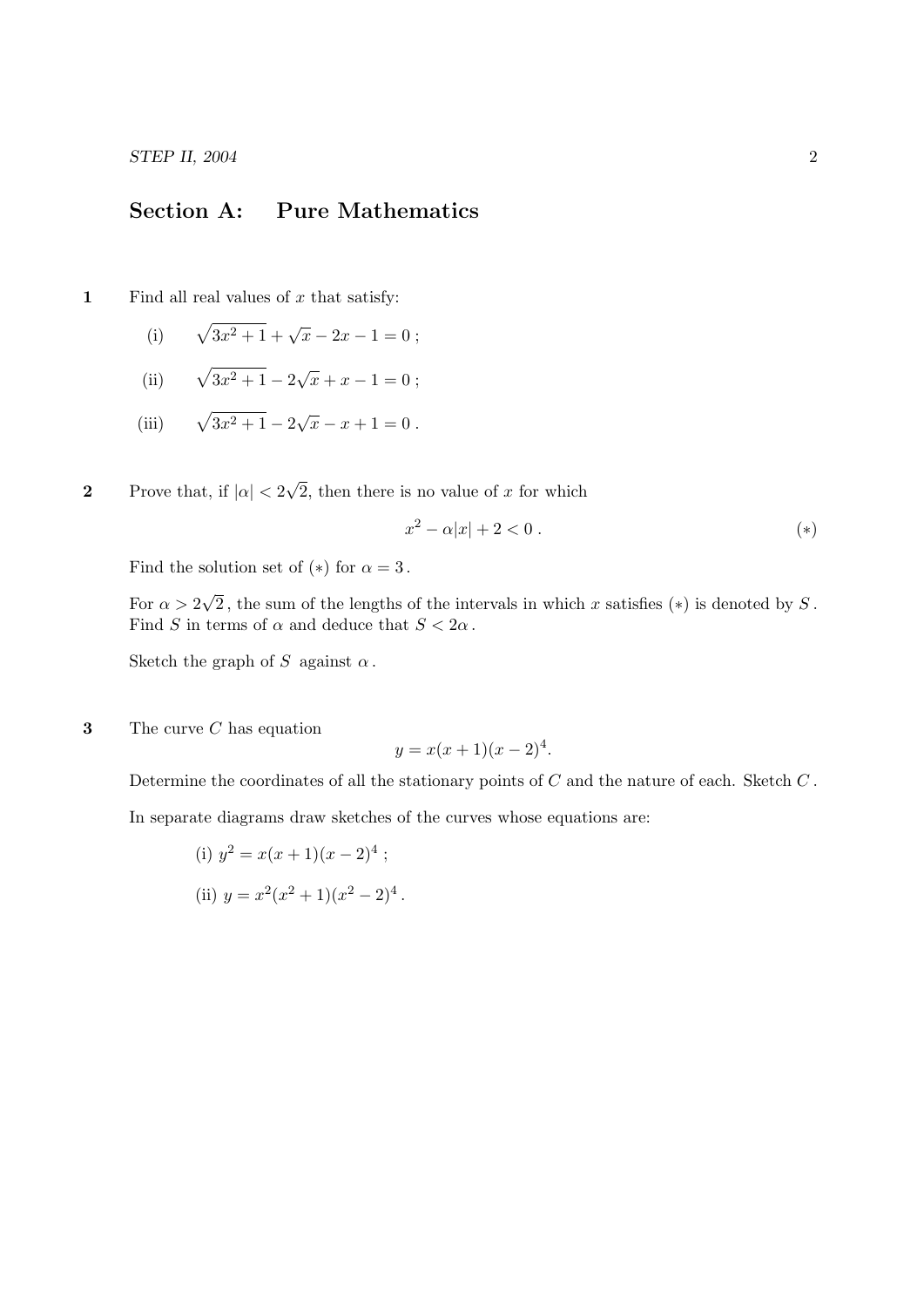



(i) An attempt is made to move a rod of length L from a corridor of width a into a corridor of width b, where  $a \neq b$ . The corridors meet at right angles, as shown in Figure 1 and the rod remains horizontal. Show that if the attempt is to be successful then

$$
L \leqslant a \csc \alpha + b \sec \alpha ,
$$

where  $\alpha$  satisfies

$$
\tan^3\alpha = \frac{a}{b} \; .
$$

(ii) An attempt is made to move a rectangular table-top, of width  $w$  and length  $l$ , from one corridor to the other, as shown in the Figure 2. The table-top remains horizontal. Show that if the attempt is to be successful then

$$
l \leq a \csc \beta + b \sec \beta - 2w \csc 2\beta,
$$

where  $\beta$  satisfies

$$
w = \left(\frac{a - b \tan^3 \beta}{1 - \tan^2 \beta}\right) \cos \beta.
$$

5 Evaluate  $\int_0^{\pi} x \sin x \, dx$  and  $\int_0^{\pi} x \cos x \, dx$ .

The function f satisfies the equation

$$
f(t) = t + \int_0^{\pi} f(x) \sin(x + t) dx
$$
. (\*)

Show that

 $f(t) = t + A \sin t + B \cos t$ ,

where  $A = \int_0^{\pi} f(x) \cos x \, dx$  and  $B = \int_0^{\pi} f(x) \sin x \, dx$ .

Find A and B by substituting for  $f(t)$  and  $f(x)$  in  $(*)$  and equating coefficients of sin t and  $\cos t$ .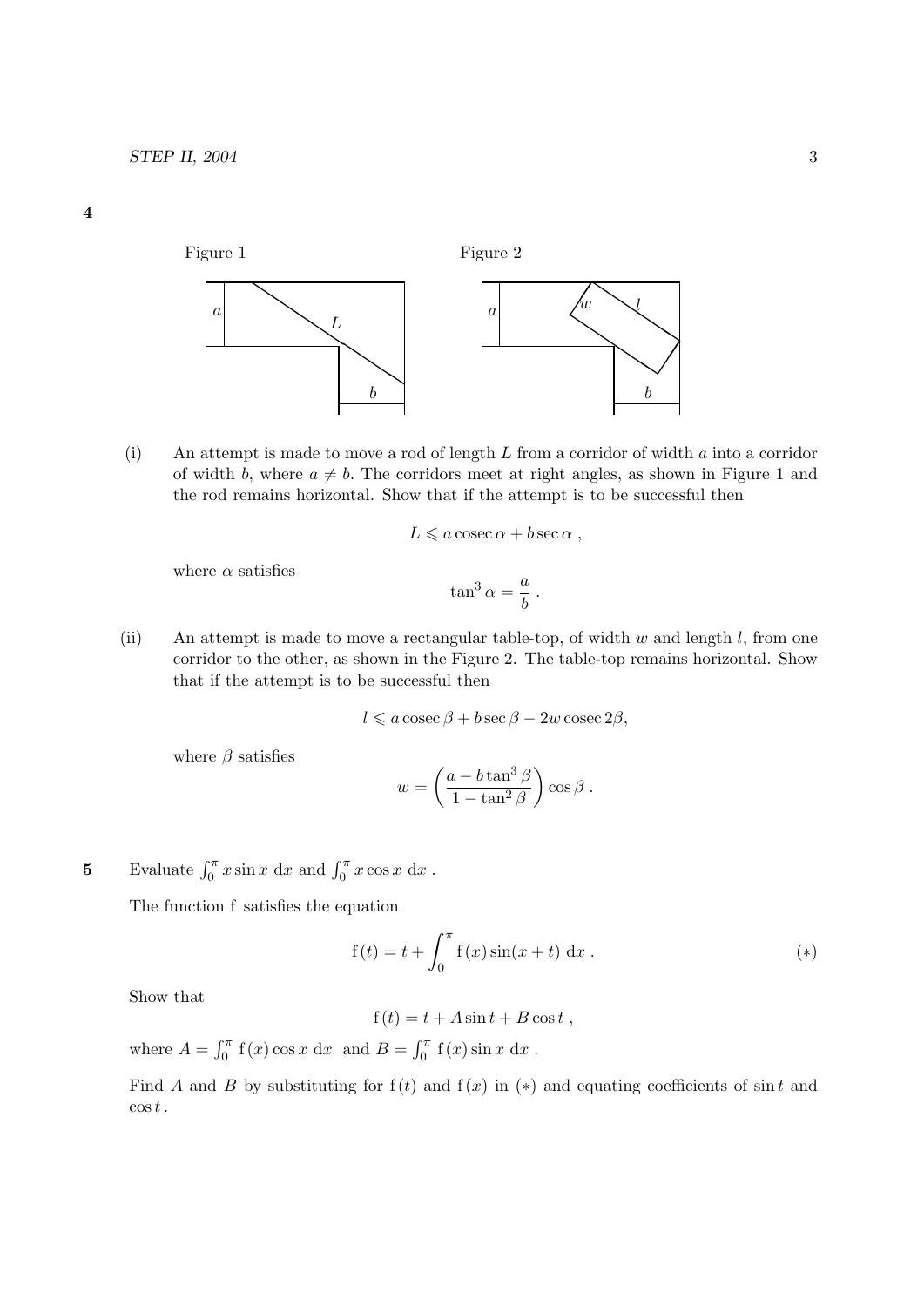6 The vectors **a** and **b** lie in the plane  $\Pi$ . Given that  $|\mathbf{a}| = 1$  and  $\mathbf{a}.\mathbf{b} = 3$ , find, in terms of **a** and b, a vector p parallel to a and a vector q perpendicular to a, both lying in the plane  $\Pi$ , such that

$$
\mathbf{p} + \mathbf{q} = \mathbf{a} + \mathbf{b} \ .
$$

The vector **c** is not parallel to the plane  $\Pi$  and is such that  $\mathbf{a} \cdot \mathbf{c} = -2$  and  $\mathbf{b} \cdot \mathbf{c} = 2$ . Given that  $|{\bf b}| = 5$ , find, in terms of **a**, **b** and **c**, vectors **P**, **Q** and **R** such that **P** and **Q** are parallel to **p** and **q**, respectively, **R** is perpendicular to the plane  $\Pi$  and

$$
\mathbf{P} + \mathbf{Q} + \mathbf{R} = \mathbf{a} + \mathbf{b} + \mathbf{c}.
$$

7 The function f is defined by

.

$$
f(x) = 2\sin x - x.
$$

Show graphically that the equation  $f(x) = 0$  has exactly one root in the interval  $[\frac{1}{2}\pi, \pi]$ . This interval is denoted  $I_0$ .

In order to determine the root, a sequence of intervals  $I_1, I_2, \ldots$  is generated in the following way. If the interval  $I_n = [a_n, b_n]$ , and  $c_n = (a_n + b_n)/2$ , then

$$
I_{n+1} = \begin{cases} [a_n, c_n] & \text{if } f(a_n) f(c_n) < 0; \\ [c_n, b_n] & \text{if } f(c_n) f(b_n) < 0. \end{cases}
$$

By using the approximations  $\frac{1}{\sqrt{2}} \approx 0.7$  and  $\pi \approx$  $\sqrt{10}$ , show that  $I_2 = \left[\frac{1}{2}\pi, \frac{5}{8}\pi\right]$  and find  $I_3$ .

8 Let  $x$  satisfy the differential equation

$$
\frac{\mathrm{d}x}{\mathrm{d}t} = \left(1 - x^n\right)^{1/n}
$$

and the condition  $x = 0$  when  $t = 0$ .

- (i) Solve the equation in the case  $n = 1$  and sketch the graph of the solution for  $t > 0$ .
- (ii) Prove that  $1 x < (1 x^2)^{1/2}$  for  $0 < x < 1$ . Use this result to sketch the graph of the solution in the case  $n = 2$  for  $0 < t < \frac{1}{2}\pi$ , using the same axes as your previous sketch.

By setting  $x = \sin y$ , solve the equation in this case.

(iii) Use the result (which you need not prove)

$$
(1-x^2)^{1/2} < (1-x^3)^{1/3}
$$
 for  $0 < x < 1$ ,

to sketch, without solving the equation, the graph of the solution of the equation in the case  $n = 3$  using the same axes as your previous sketches. Use your sketch to show that  $x = 1$  at a value of t less than  $\frac{1}{2}\pi$ .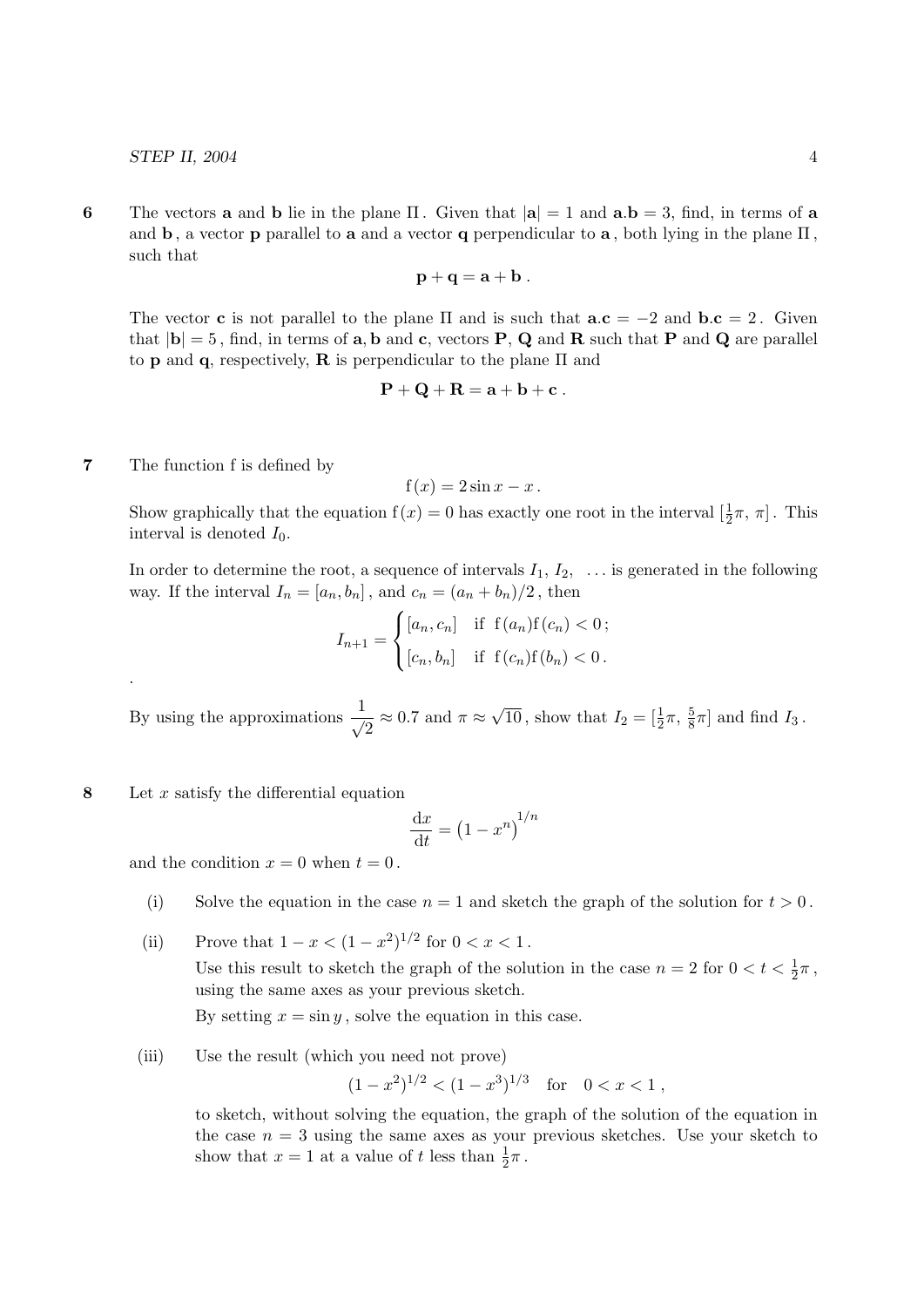# Section B: Mechanics

9 The base of a non-uniform solid hemisphere, of mass  $M$ , has radius  $r$ . The distance of the centre of gravity,  $G$ , of the hemisphere from the base is  $p$  and from the centre of the base is  $\sqrt{p^2+q^2}$ . The hemisphere rests in equilibrium with its curved surface on a horizontal plane.

A particle of mass  $m$ , where  $m$  is small, is attached to  $A$ , the lowest point of the circumference of the base. In the new position of equilibrium, find the angle,  $\alpha$ , that the base makes with the horizontal.

The particle is removed and attached to the point B of the base which is at the other end of the diameter through A. In the new position of equilibrium the base makes an angle  $\beta$  with the horizontal. Show that

$$
\tan(\alpha - \beta) = \frac{2mMrp}{M^2\left(p^2 + q^2\right) - m^2r^2}
$$

.

10 In this question take  $g = 10ms^{-2}$ .

The point A lies on a fixed rough plane inclined at  $30^\circ$  to the horizontal and  $\ell$  is the line of greatest slope through A. A particle P is projected up  $\ell$  from A with initial speed 6ms<sup>-1</sup>. A time T seconds later, a particle Q is projected from A up  $\ell$ , also with speed 6ms<sup>-1</sup>. The A time *I* seconds later, a particle  $Q$  is projected from A up  $\ell$ , also with speed ones  $\ell$ . The coefficient of friction between each particle and the plane is  $1/(5\sqrt{3})$  and the mass of each particle is 4kg.

- (i) Given that  $T < 1 + \sqrt{3/2}$ , show that the particles collide at a time  $(3 \sqrt{6})b + 1$ seconds after  $P$  is projected.
- (ii) In the case  $T = 1 + \sqrt{2/3}$ , determine the energy lost due to friction from the instant at which  $P$  is projected to the time of the collision.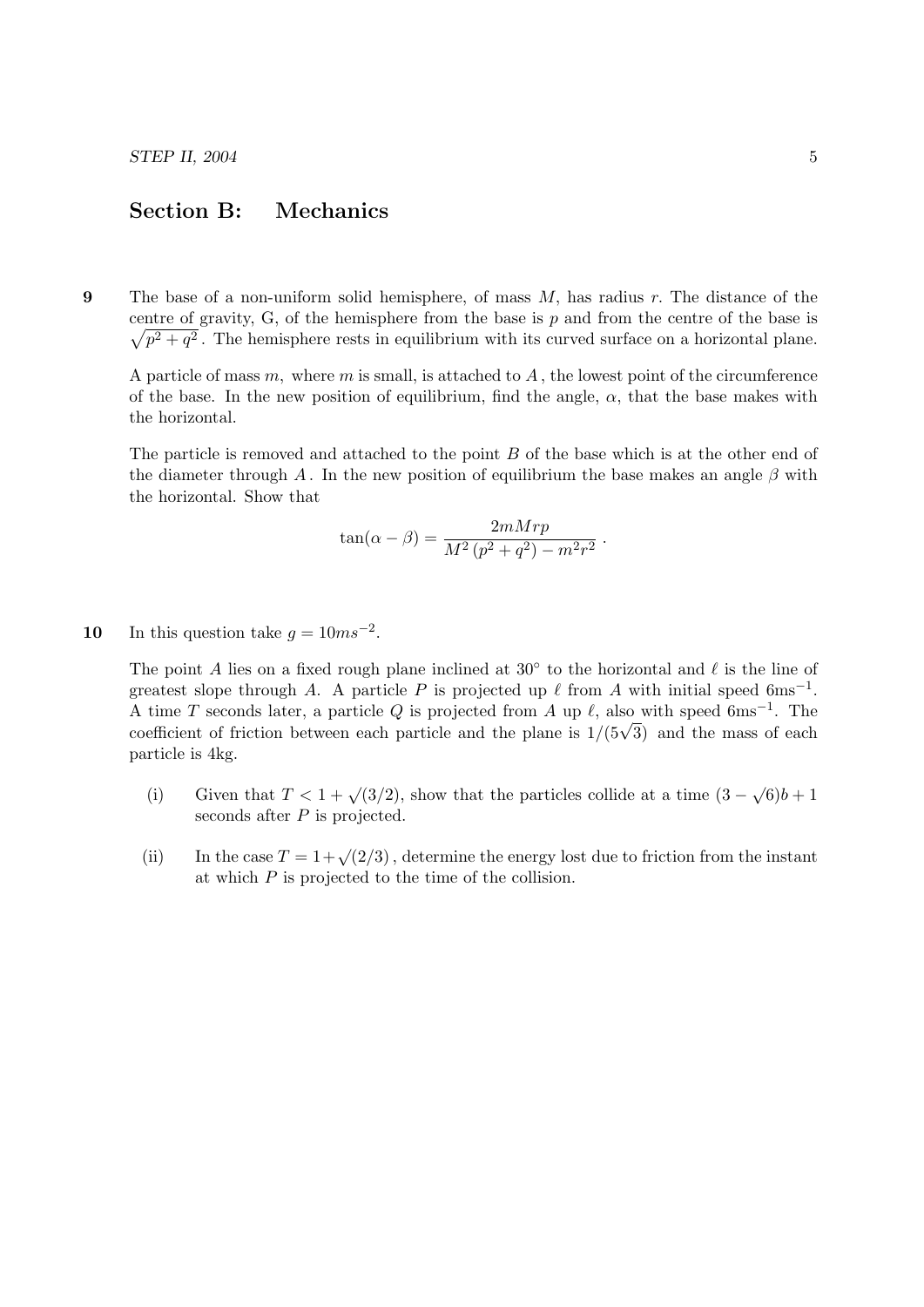11 The maximum power that can be developed by the engine of train A, of mass  $m$ , when travelling at speed v is  $P v^{3/2}$ , where P is a constant. The maximum power that can be developed by the engine of train B, of mass  $2m$ , when travelling at speed v is  $2Pv^{3/2}$ . For both A and B resistance to motion is equal to  $kv$ , where  $k$  is a constant.

For  $t \leq 0$ , the engines are crawling along at very low equal speeds. At  $t = 0$ , both drivers switch on full power and at time t the speeds of A and B are  $v_A$  and  $v_B$ , respectively.

(i) Show that

$$
v_A = \frac{P^2 (1 - e^{-kt/2m})^2}{k^2}
$$

and write down the corresponding result for  $v_B$ .

- (ii) Find  $v_A$  and  $v_B$  when  $9v_A = 4v_B$ .
- (iii) Both engines are switched off when  $9v_A = 4v_B$ . Show that thereafter  $k^2 v_F^2$  $b_B^2 = 4P^2v_A$ .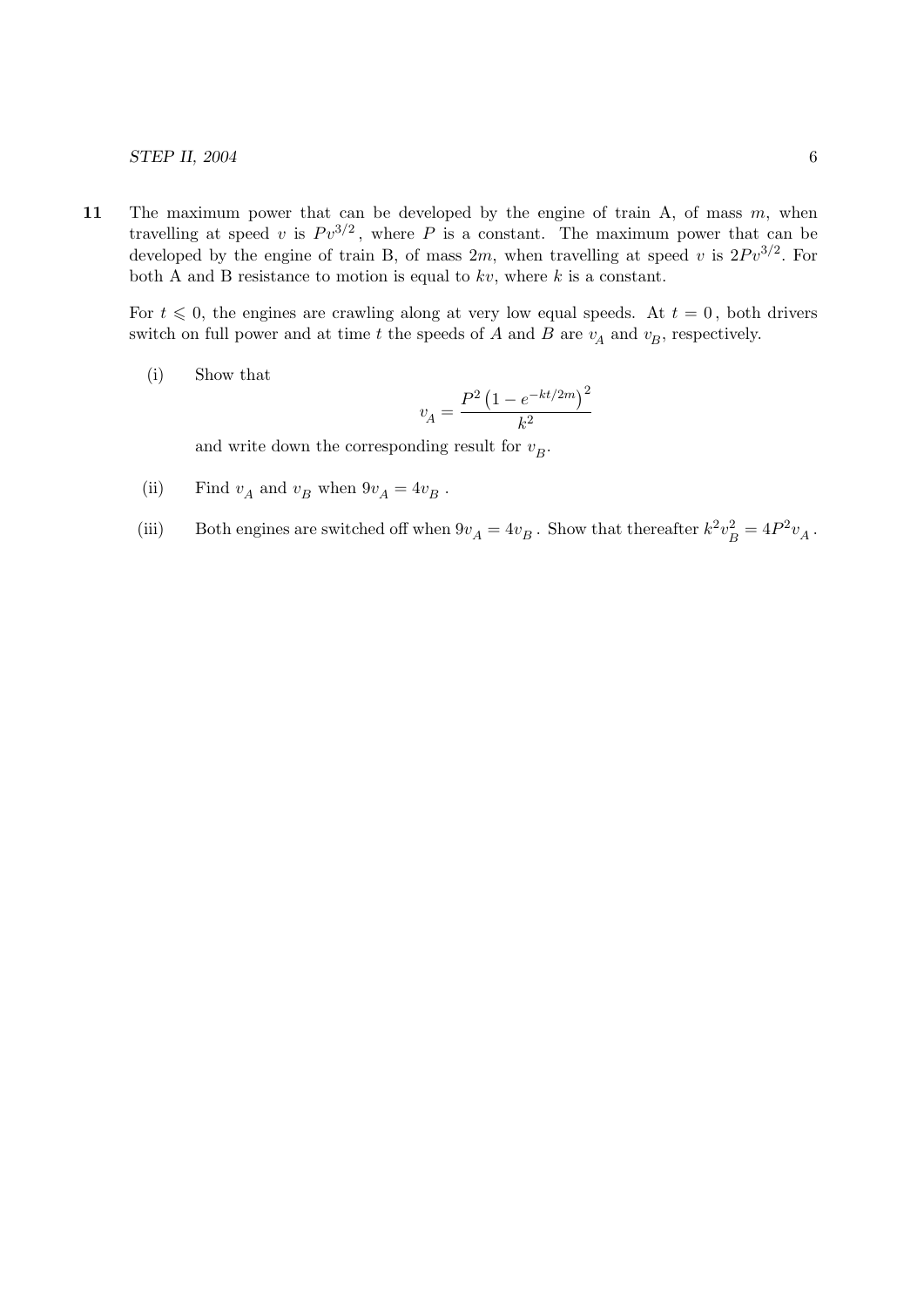$STEP$  II, 2004  $\qquad \qquad$  7

### Section C: Probability and Statistics

12 Sketch the graph, for  $x \geq 0$ , of

$$
y = kxe^{-ax^2},
$$

where  $a$  and  $k$  are positive constants.

The random variable X has probability density function  $f(x)$  given by

$$
f(x) = \begin{cases} kxe^{-ax^2} & \text{for } 0 \le x \le 1\\ 0 & \text{otherwise.} \end{cases}
$$

Show that  $k=\frac{2a}{1}$  $\frac{2a}{1-e^{-a}}$  and find the mode m in terms of a, distinguishing between the cases  $a < \frac{1}{2}$  and  $a > \frac{1}{2}$ .

Find the median h in terms of a and show that  $h > m$  if  $a > -\ln(2e^{-1/2} - 1)$ .

Show that,  $-\ln\left(2e^{-\frac{1}{2}}-1\right) > \frac{1}{2}$  $\frac{1}{2}$ . Show also that, if  $a > -\ln\left(2e^{-1/2} - 1\right)$ , then  $P(X > m \mid X < h) = \frac{2e^{-1/2} - e^{-a} - 1}{h}$  $\frac{c}{1 - e^{-a}}$ .

13 A bag contains b balls, r of them red and the rest white. In a game the player must remove balls one at a time from the bag (without replacement). She may remove as many balls as she wishes, but if she removes any red ball, she loses and gets no reward at all. If she does not remove a red ball, she is rewarded with £1 for each white ball she has removed.

If she removes n white balls on her first n draws, calculate her expected gain on the next draw and show that it is zero if  $n = \frac{b-r}{a-1}$  $\frac{5}{r+1}$ .

Hence, or otherwise, show that she will maximise her expected total reward if she aims to remove  $n$  balls, where

$$
n = \text{ the integer part of } \frac{b+1}{r+1} \, .
$$

With this value of n, show that in the case  $r = 1$  and b even, her expected total reward is  $\mathcal{L}^{\frac{1}{4}}$  $\frac{1}{4}b$ , and find her expected total reward in the case  $r = 1$  and b odd.